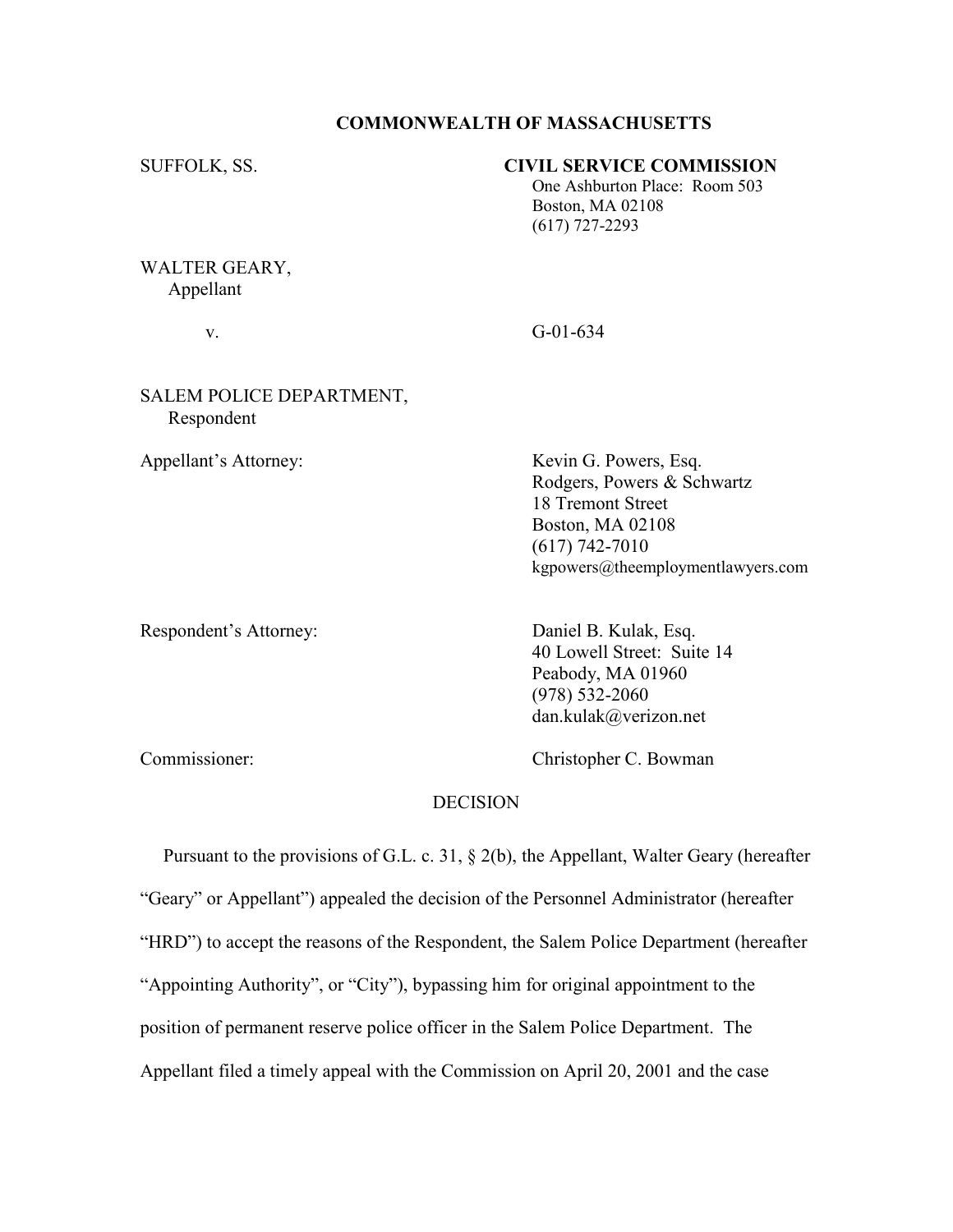languished largely as a result of repeated requests for continuances by both parties. A full hearing was scheduled for March 28, 2006 before an administrative magistrate from the Division of Administrative Law Appeals (DALA) designated to serve as hearing officer by the Chairman of the Civil Service Commission. Rather than go forward with a full hearing, the parties agreed to settle the matter. As part of the proposed settlement agreement presented to the DALA administrative magistrate the day of the scheduled hearing, the parties asked the Commission to exercise its powers inherent in Chapter 310 of the Acts of 1993 ("310 Relief") and direct the state's Human Resource Division (HRD) to place the Appellant's name at the top of the next certified list for appointment to the position of reserve police officer in the Salem Police Department. The agreement of the parties also explicitly stated, "Previous investigation will not be used in any way, or read by any future investigators". (emphasis added). Finally, the agreement stated that, "If Mr. Geary is hired his date of seniority will revert back to be the same date as Deena McNamee Fisher's 2001 Hire." (emphasis added) The DALA Administrative Magistrate recommended that the Commission accept the mutual agreement of the parties and grant the 310 Relief requested.

 While the Commission, a quasi-judicial board that receives and processes hundreds of civil service appeals each year, regularly encourages parties to reach settlement agreements when possible, this agreement raised the collective eyebrow of the Commissioners. In particular, the explicit prohibition preventing the Salem Police Department from even reading the prior investigation as part of a subsequent hiring process coupled with the request for a retroactive seniority date reaching back over five years, prompted the Commission to review the above-referenced investigative letter that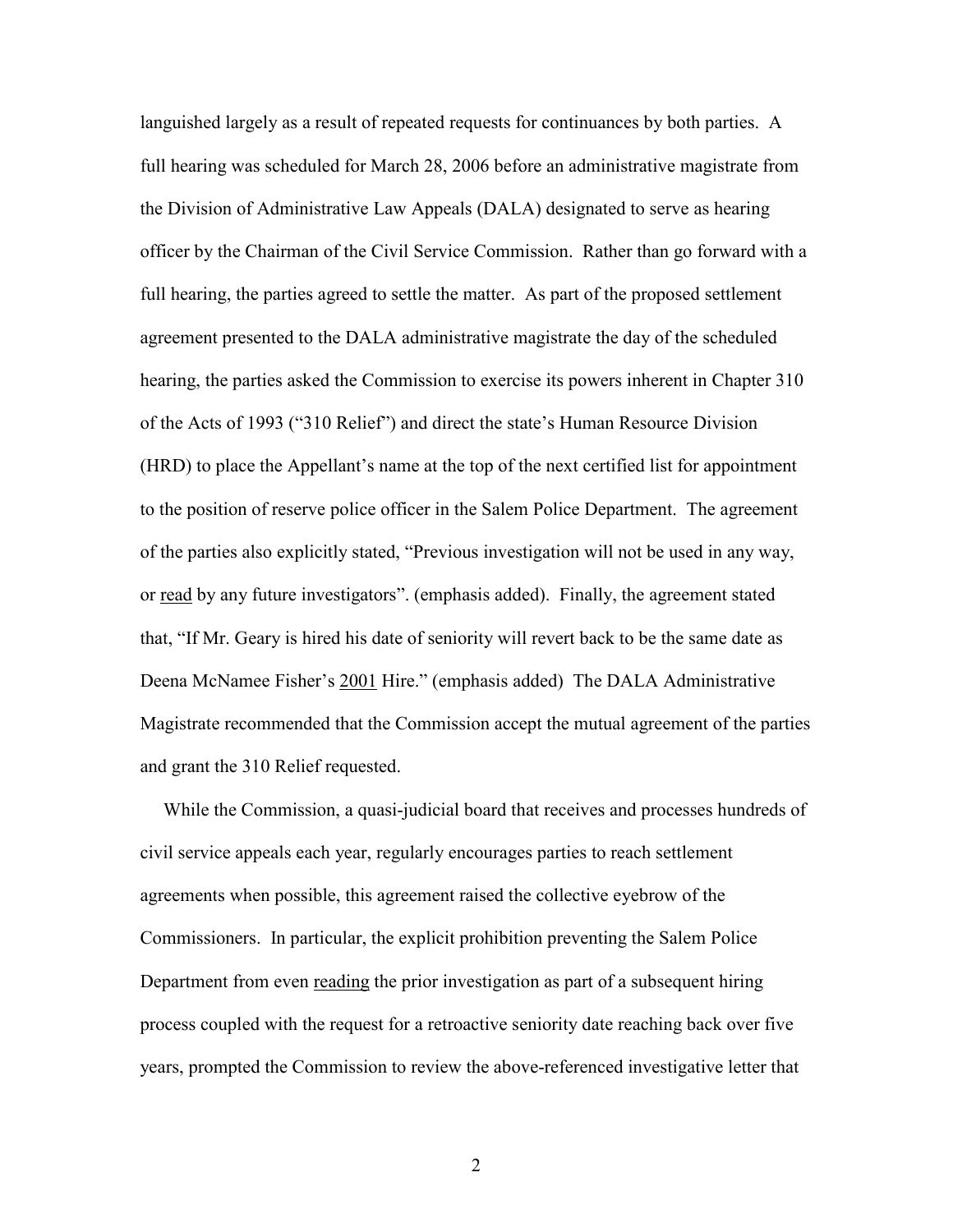formed the basis of the bypass. The  $5\frac{1}{2}$  page single-spaced investigative letter prepared by the Salem Police Department on March 16, 2001 is dedicated exclusively to the negative reasons for bypassing the Appellant. Such a detailed letter regarding a bypass appeal is almost unprecedented in the Commission's modern history. Given the lengthy 2001 investigative letter, coupled with the lack of any explanation as to why the City would now ask the Commission to order the placement of the Appellant's name first on the next civil service list and prohibit the City from even reading the prior report as part of the next selection process, the Commission balked at granting the requested 310 Relief absent some clarification and additional information from the parties. In a letter dated July 25, 2006, the Commission informed both parties that, "absent written documentation from the parties indicating that this (investigative) letter was made in error, through no fault of the Appellant", the Commission would not grant the 310 Relief.

 On October 25, 2006, counsel for the Appellant submitted a "Statement of the Parties Why the Recommended Decision of Administrative Magistrate Judithann Burke Should be Adopted". The Statement contains a list of positive statements about the Appellant, with the following important caveat from the City: "While the City does not agree with the following facts, it nonetheless recognizes that it is possible that a fact finder could conclude the following based on the evidence." Two other sections of the statement indicate that, "the Parties reached the Agreement with an understanding that there was a substantial dispute as to many of the material facts" and "one of the other factors was the uncertainty on the part of both Parties as to the result after a hearing." (emphasis added) Based on this statement, the Commission formally denied the request to accept the mutual agreement of the parties and refused to grant the 310 Relief requested absent a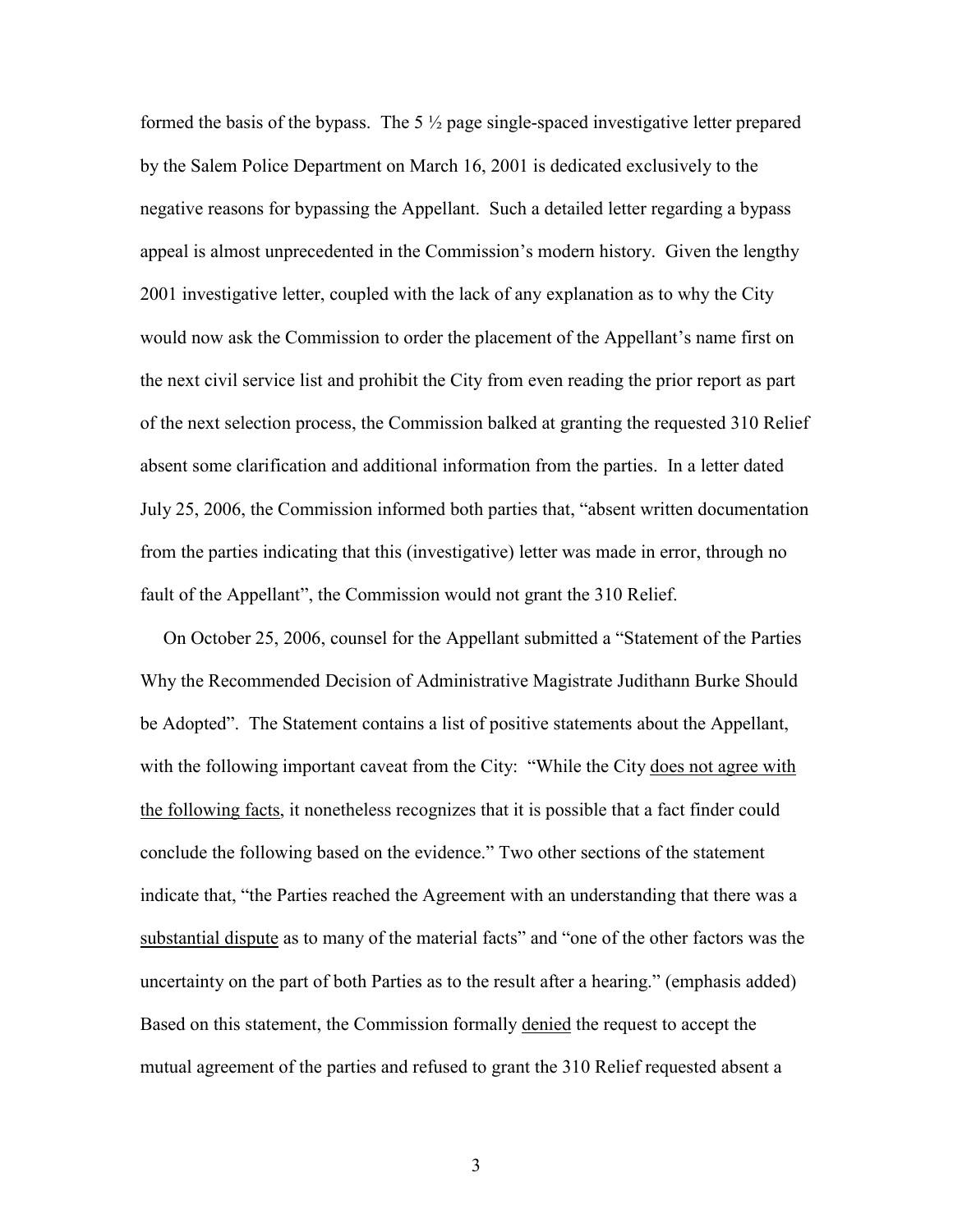full hearing on the matter. A full hearing was conducted before the Commission on November 7, 2006 after the Commission denied yet another request by the City to postpone the hearing. One tape of the hearing was made.

# FINDINGS OF FACT:

Thirteen (13) exhibits were entered into evidence at the hearing (Joint Exhibits 1-5;

Appellant Exhibits 6-9; and Appointing Authority Exhibits 10-13). The record was kept

open to allow the Appointing Authority to produce additional information relative to

police officers working or having an ownership interest in a bar or liquor establishment.

The additional information, a copy of which was sent to counsel for the Appellant, was

received by the Commission on November 15, 2006 and entered as Appointing Authority

Exhibit 14. Based on these exhibits and the testimony of the following witnesses:

For the Appointing Authority:

# ■ None

(Counsel for the Appointing Authority stated at the hearing that they were unable to produce any witnesses due to the Commission's refusal to reschedule the date of the hearing which occurred on Election Day, stating that all available officers were deployed at polling places. Further, the Captain who conducted the initial investigation is no longer employed by the Salem Police Department.)

# For the Appellant:

■ Walter Geary, Appellant;

I make the following findings of facts:

1. The Appellant, Walter Geary, is a 48-year old resident of Salem who is married with three children. In addition to a full-time job as a courier, he owns and operates a lounge in Revere. He is an avid athlete and once sought to become a professional football player. (Testimony of Appellant)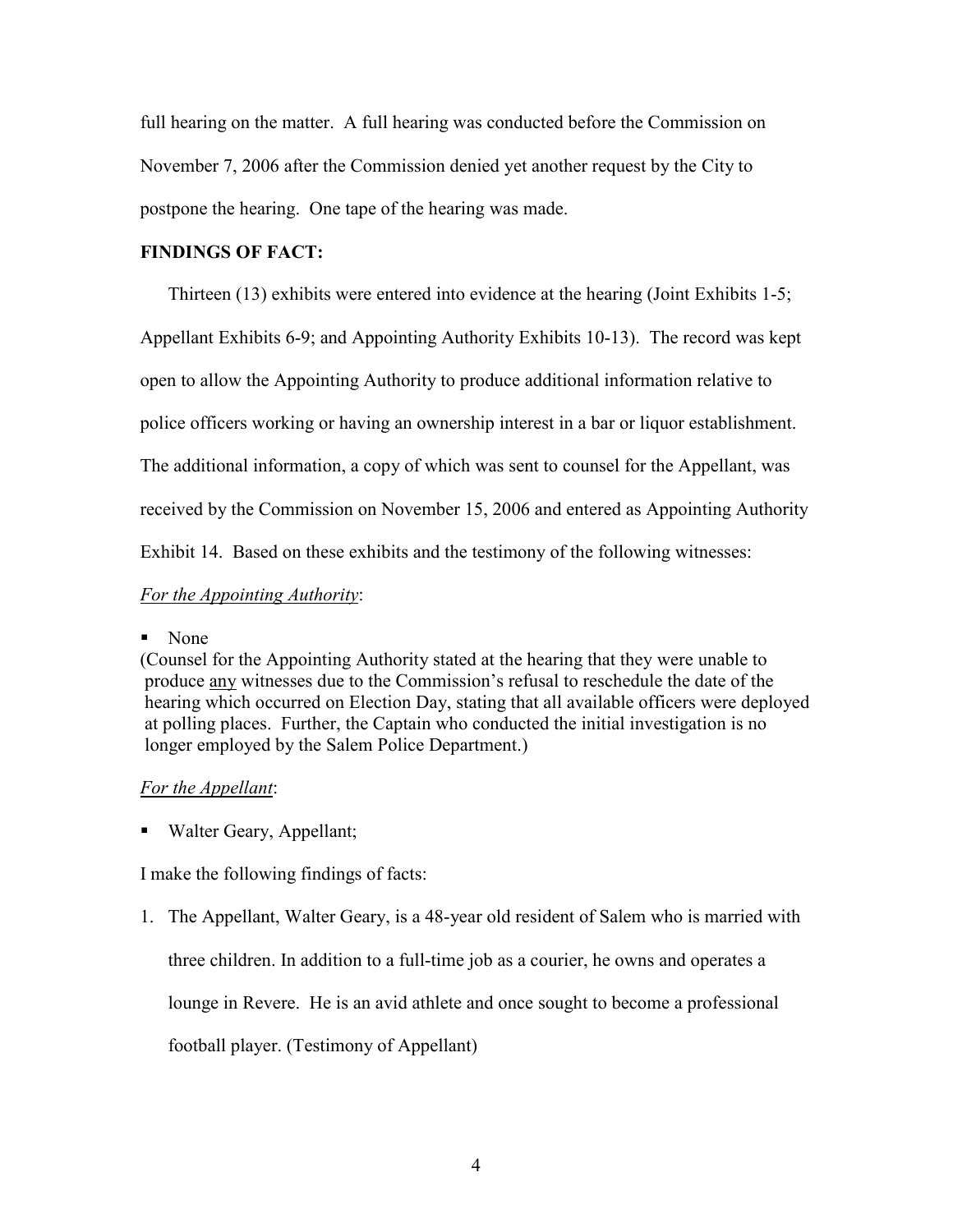- 2. In April or May 1999, the Appellant took the civil service examination for the position of permanent reserve police officer. (Exhibit 1)
- 3. On or about April 13, 2000, the City received Certification Number 200426 from HRD which contained the names of eligible candidates to fill 18 reserve police officer positions in the Salem Police Department. The City subsequently received authorization to hire 21 officers. (Exhibits 1, 3 and 4)
- 4. Based upon the amended authorization, the City was to select 21 individuals from the highest 43 on the Certification who would accept the appointment. The Appellant was ranked  $27<sup>th</sup>$  among those individuals willing to accept employment. (Exhibit 1)
- 5. The City selected 20 candidates for appointment, including five candidates that were ranked lower than the Appellant on the Certification. (Exhibit 1)
- 6. Sometime in April 2001, the City forwarded to HRD both the positive reasons for selecting the twenty (20) candidates as well as the negative reasons for not selecting the candidates that were bypassed, including the Appellant. HRD subsequently accepted the reasons for bypassing the Appellant to which the Appellant filed a timely appeal with the Commission. (Exhibits 1-5)
- 7. The City grouped the negative reasons for bypassing the Appellant into the following three categories: a) Poor past employment record or history; b) Poor associations; and c) Poor driving history. (Exhibit 2)

# Poor past employment record or history

8. One of the former employers listed by the Appellant on his application for employment with the Salem Police Department was Kenny & Sullivan's Inc. in Chelsea, which was once owned by the Appellant's father. The Appellant indicated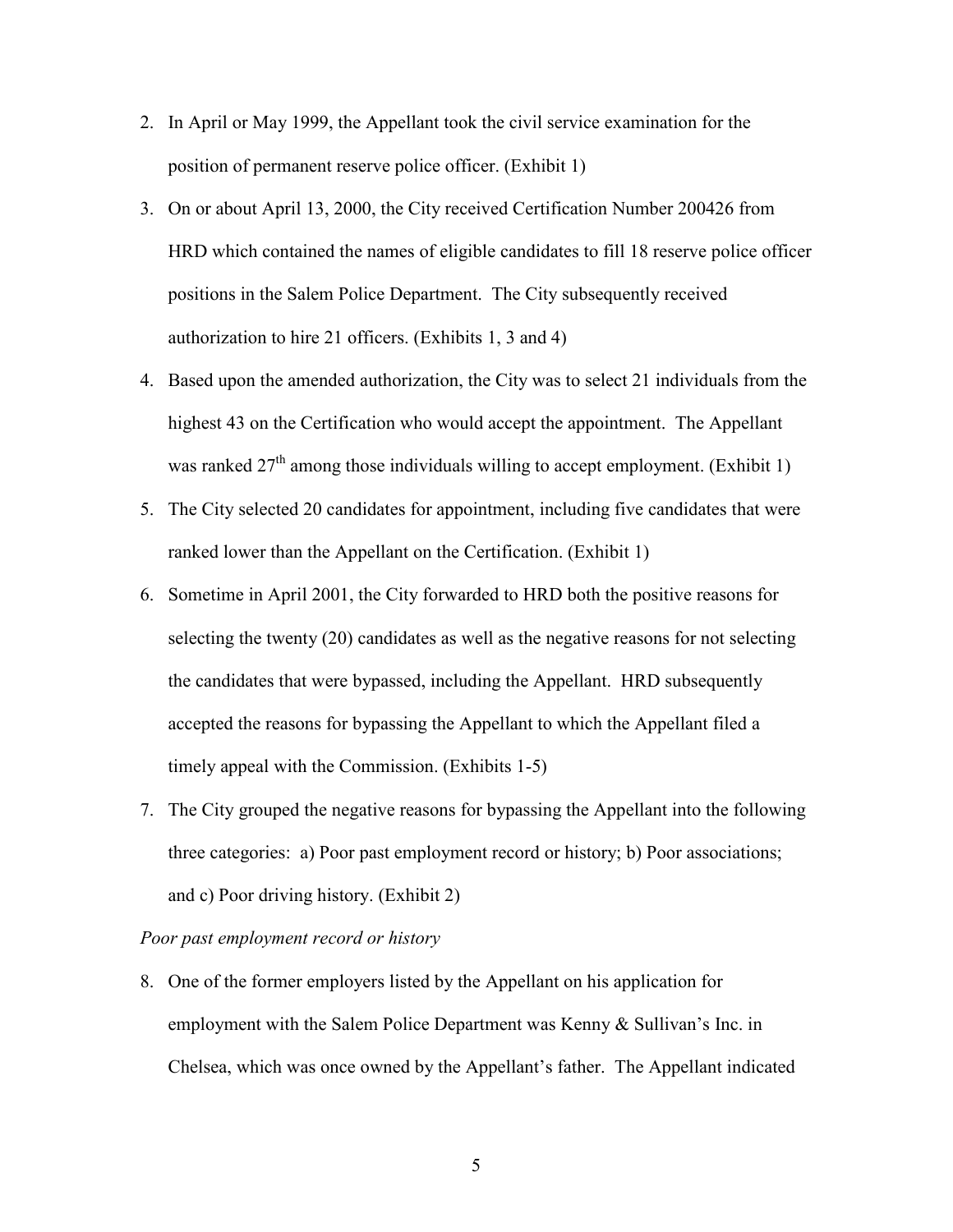that he worked at Kenny and Sullivan's for five years (from 1987 to 1992) and listed his job title as "proprietor". (Exhibit 10)

- 9. According to the City, the Chelsea Police Department told their investigator that Kenny & Sullivan's, Inc. was closed down as a result of substantial drug activity. Further, in a letter to the Appellant dated March 16, 2001 outlining the reasons for his bypass, the City wrote to the Appellant, "[d]uring the oral review board in November of 2000, you told the board that you began locking the door and only allowing selected individuals into the bar to reduce the amount of drug activity, however, the persons involved in this activity still seemed to be getting into the bar." (Exhibit 2)
- 10. During his testimony before the Commission, the Appellant offered little insight into his tenure at Kenny and Sullivan's, testifying that he started as a bartender and purchased the business from his father in 1985. According to the Appellant, the business closed when his father decided he wanted to sell the underlying property. (Testimony of Appellant)
- 11. Another employer listed on the Appellant's application for employment is a fence company in Revere in which the Appellant indicated he worked installing fences from 1992 to 1994. (Exhibit 10)
- 12. According to the Salem Police Department, the proprietor of the fence company at the time the Appellant was employed there has a criminal record and a poor reputation. When the City tried to contact the proprietor of the business at a restaurant in Revere owned by his family, a family relative told the Salem Police Department that he was not permitted to come around because he owes money to his family and is involved with illegal narcotics. (Exhibit 2)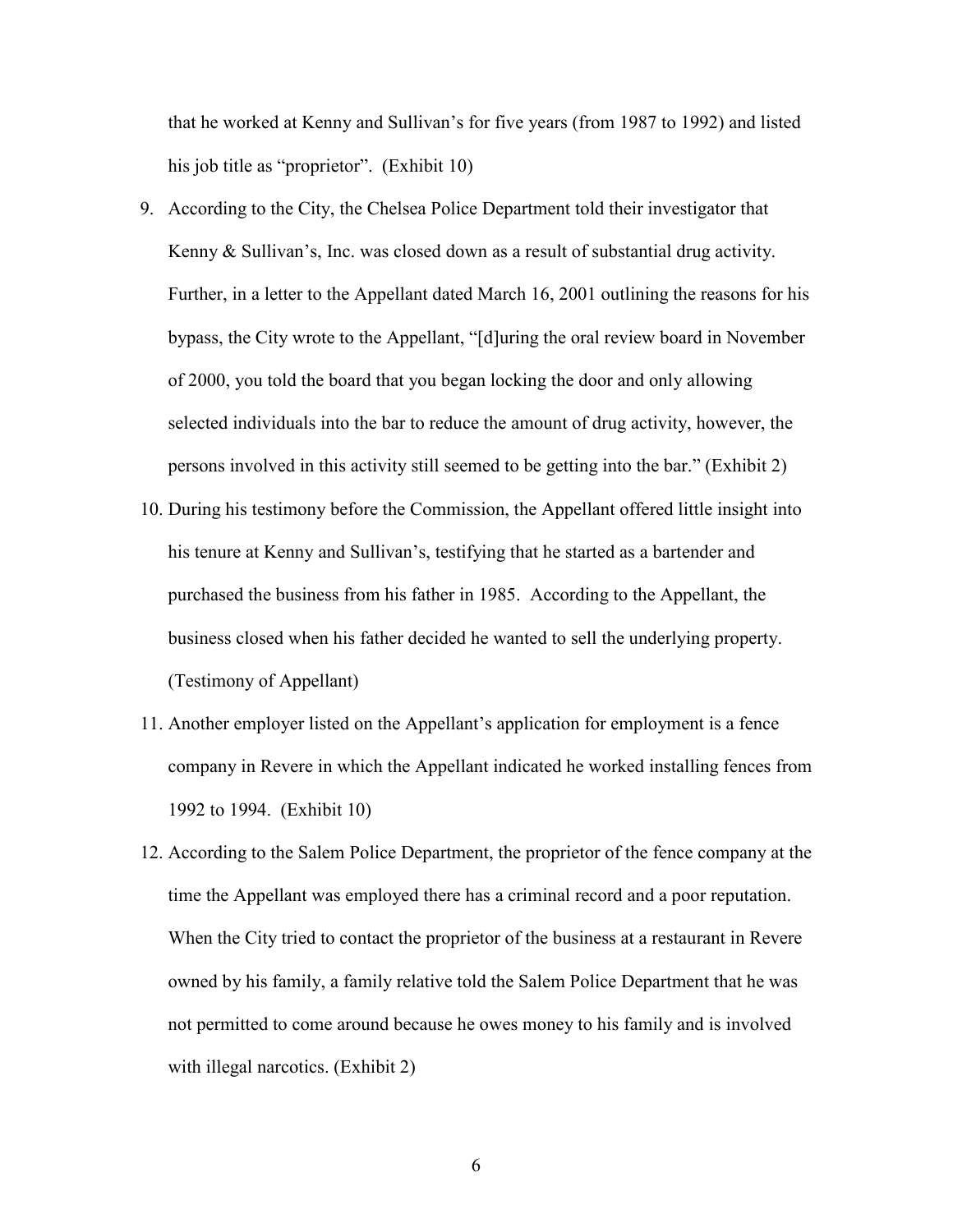- 13. The most recent employer listed on the Appellant's 2001 application for employment was Airborne Express (now DHL) where the Appellant had been employed as a driver for four years. (Exhibit 10)
- 14. According to the Salem Police Department, "three supervisors did not give this department a positive report about your work record. All three supervisors have indicated to this department that you are prone to problems and are considered to be an average to below average employee. One supervisor clearly stated that he does not recommend you for a reserve police officer position and would not want you to be an officer responding to his home for a problem." (Exhibit 2)
- 15. During his testimony before the Commission, the Appellant, who still works at DHL, strongly disagreed with the above-referenced assessment of his work performance, and questioned the validity of the above-referenced statements considering that his supervisors denied making such statements when he inquired with them about it. (Testimony of Appellant)
- 16. The Appellant presented three letters of recommendation from employees of Airborne Express, two of whom identified themselves as Mr. Geary's supervisor. In a letter dated September 16, 2002, Paul Danesi, Field Services Supervisor, states in part, "I have been Walter's supervisor for the past two years...Some of (the) attributes which he brings to work are courage, compassion, allegiance, intellect, and respect…He has been one of my most loyal drivers…He has proven to me that he is a natural born leader and not just a follower." In a letter dated September 6, 2002, Kevin Napaver, Operations Supervisor, states in part, "I have been Mr. Geary's supervisor since April of 2002. Mr. Geary has an incredible work ethic combined with great leadership and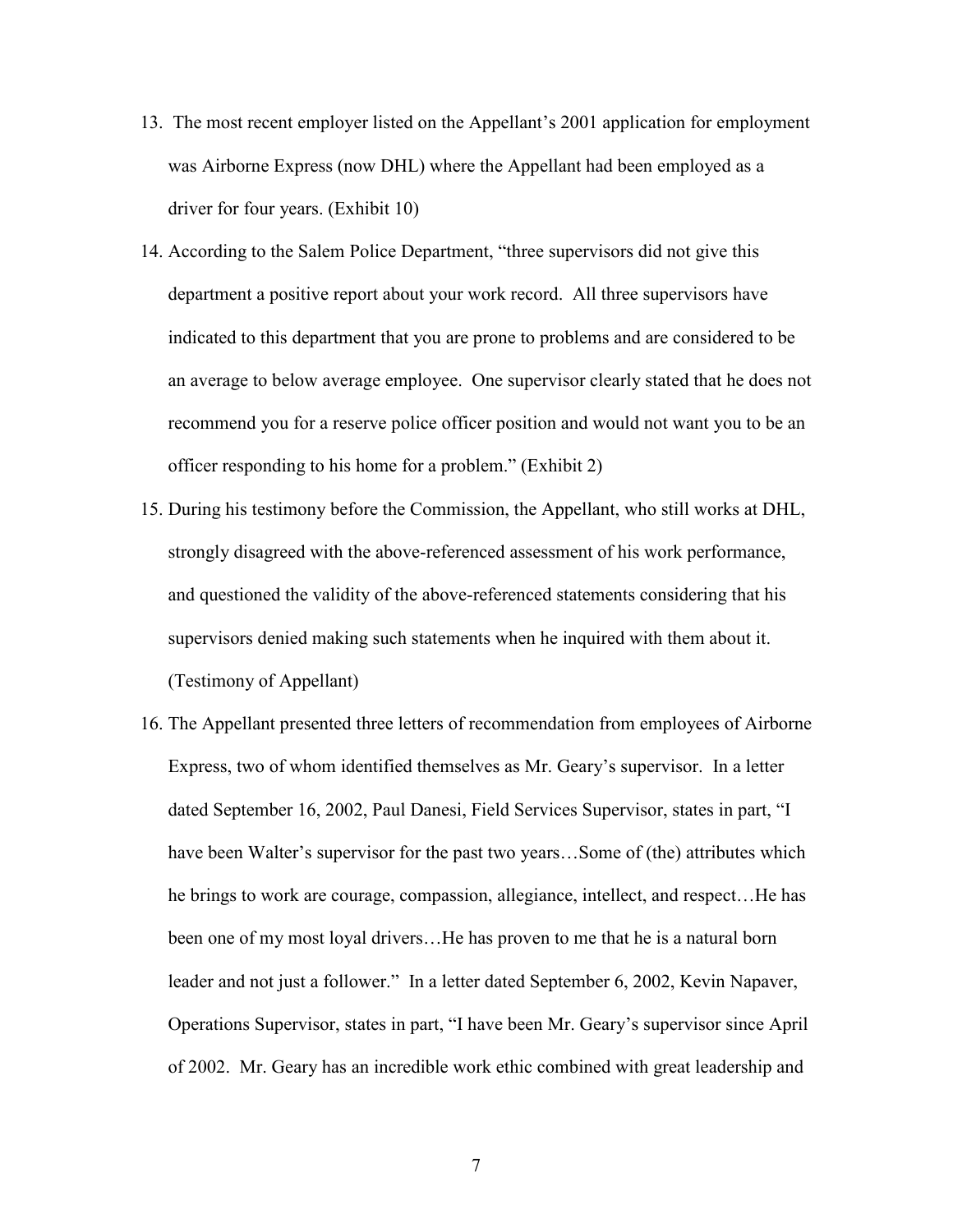customer service skills. Mr. Geary remains calm and excels with his skillful decision making under very stressful work situations." (Exhibits 7A, 7B and 7C)

- 17. During his direct testimony, the Appellant testified that he had never been disciplined during his tenure at DHL. When shown a "letter of reprimand" dated February 3, 1998 from a supervisor at what is now DHL, the Appellant acknowledged that his prior testimony was not correct. (Exhibit 11 and Testimony of Appellant)
- 18. When shown a "Warning" from another supervisor at what is now DHL dated August 24, 1999, the Appellant indicated that he didn't view the warning in question as a formal disciplinary matter. (Exhibit 12 and Testimony of Appellant)
- 19. Also listed under employment information on the Appellant's 2001 application for employment with the Salem Police Department was Club Caravan in Revere at which the Appellant was then employed as the manager since 1994. (Exhibit 10)
- 20. At the Commission hearing, which was being held five years after the bypass in question occurred, the Appellant testified that he is now the *owner* of Club Caravan in Revere. According to the Appellant, his wife's parents owned the club for many years. His father-in-law, now deceased, left the club to the Appellant's mother-inlaw, from whom the Appellant subsequently purchased the club. (Testimony of Appellant)
- 21. According to the Appellant, he now works full-time at DHL in addition to being the owner of Club Caravan in Revere, which is only open at night. (Testimony of Appellant)
- 22. The Appellant described Club Caravan, which has a capacity of 200-250 people, as a dance club (which serves food) for which he has only been required to appear before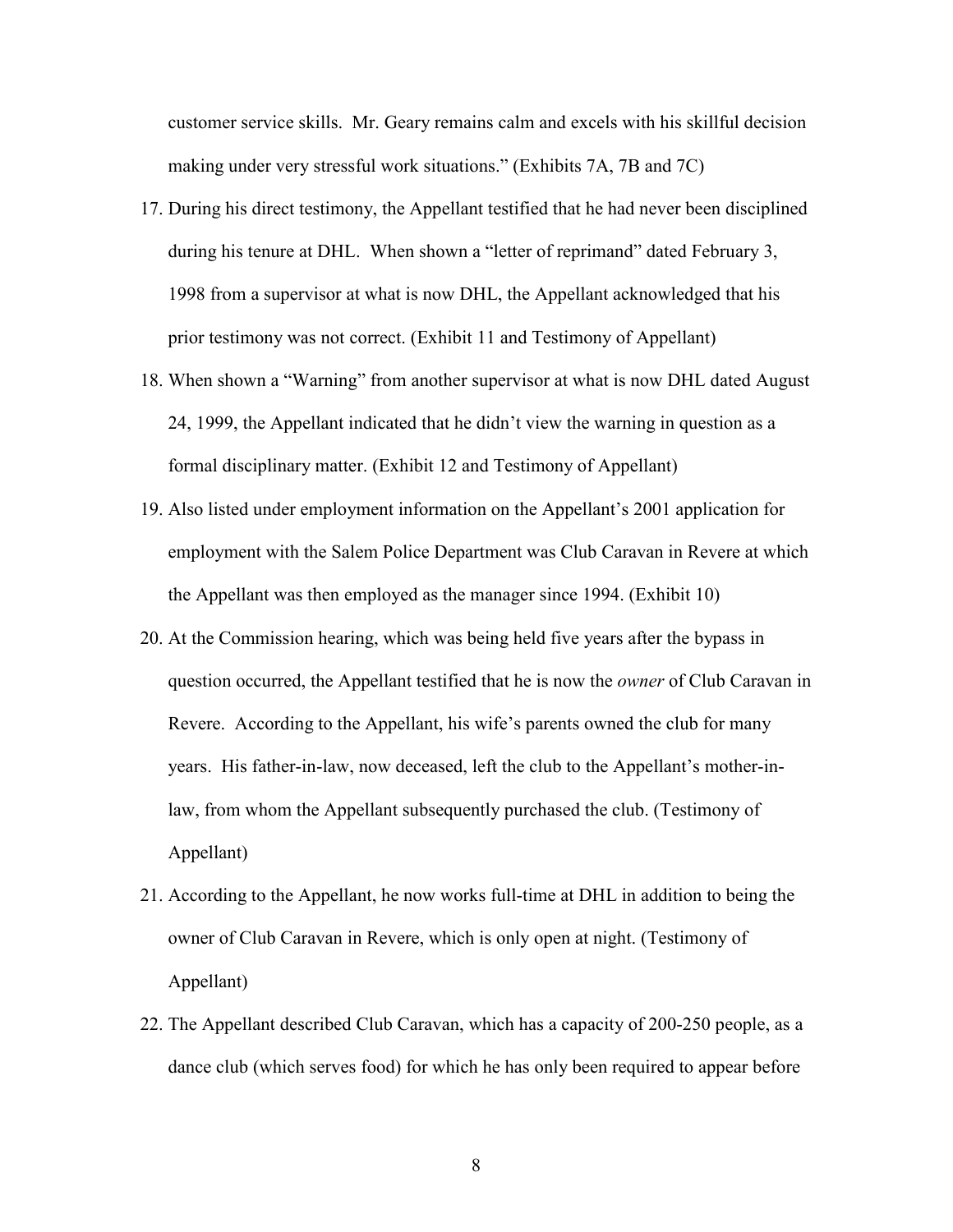the City's licensing board regarding two minor issues involving a fight between customers. The Appellant testified that he takes several precautions to minimize any potential problems at the club including the use of metal detectors, requiring all patrons to be searched prior to entering, prohibiting the wearing of hats as well as the use of several security cameras. (Testimony of Appellant)

- 23. Asked by this Commissioner how we would be able to serve as a reserve police officer given that he already maintains the equivalent of two full-time jobs, the Appellant testified that he would need to get more information about the hours required of a reserve police officer and determine if he could adjust his schedule accordingly. (Testimony of Appellant)
- 24. Asked by counsel for the City if he was aware that the Salem Police Department does not allow Salem police officers to work at establishments licensed to serve alcohol, the Appellant said he was not, but indicated that he would probably have to "pass it (the club) off to my wife" if he was appointed to serve as a reserve police officer. (Testimony of Appellant)
- 25. The record was left open for the City to provide documentation regarding the City's policy regarding the employment of police officers in establishments licensed to serve alcohol. In response, the City subsequently forwarded a letter dated November 14, 2006 from the Salem Police Chief stating in part, "fifteen years ago I issued an order prohibiting the hiring of police officers for private details at bars and liquor establishments because of the potential conflict of interest." Moreover, the Police Chief stated, "I would not approve of an officer being employed or having an ownership interest, whether in the city or outside, in a business such as a bar or liquor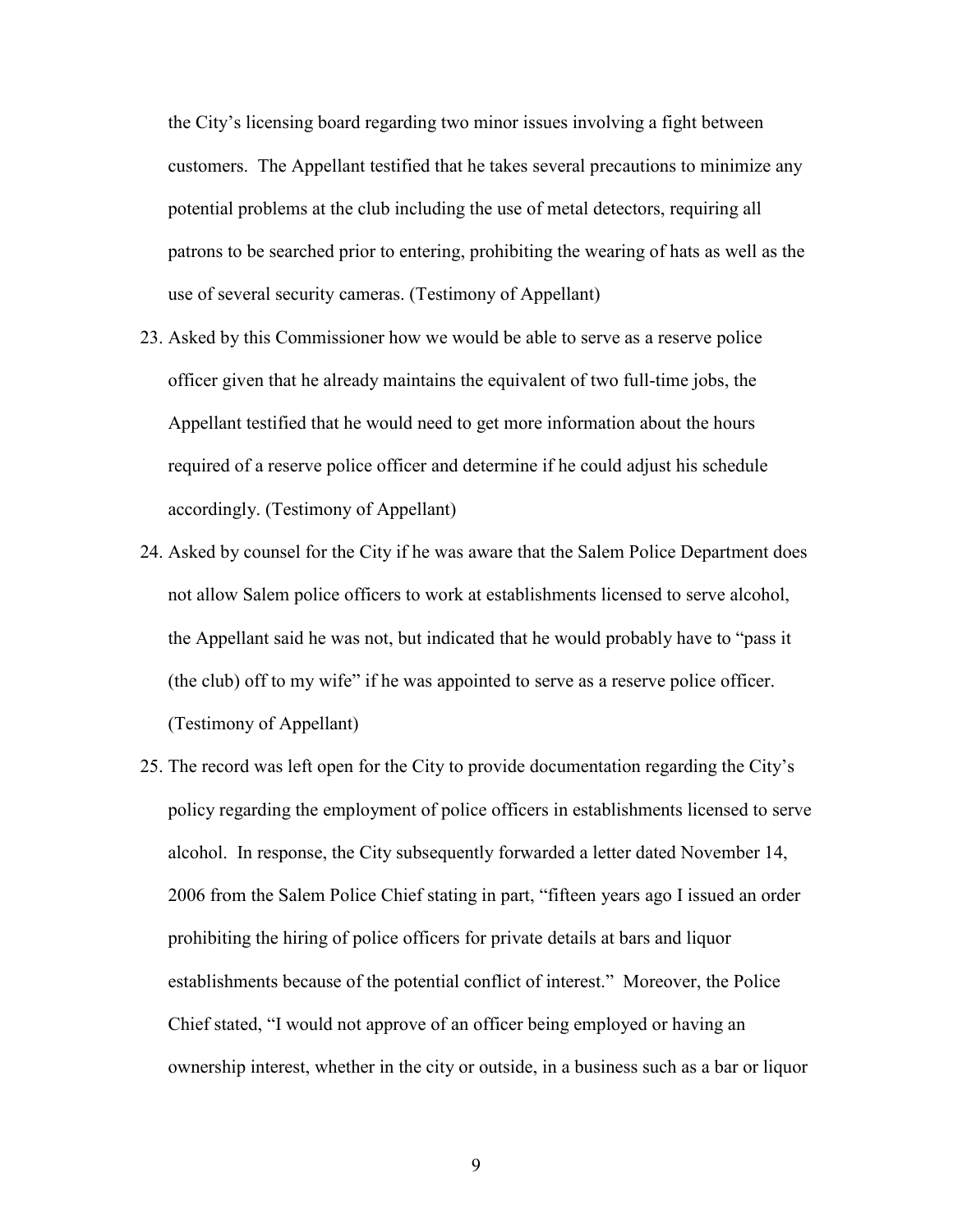establishment; this type of establishment is specifically regulated by law enforcement. As a police officer, employment in such a business could affect the officer's independence, judgment or action in the performance of his police duties." (Exhibit

14)

#### Poor Associations

- 26. On his application for employment with the Salem Police Department, the Appellant was asked to list three personal references and to list members of any law enforcement agencies whom is he is acquainted with. (Exhibit 10)
- 27. When the Salem Police Department tried to contact the first personal reference ("Reference  $\#1$ ") listed by the Appellant, they were told by Reference  $\#1$ 's wife that he was unavailable as he had "a lot of creditors looking for him". The Salem Police Department was never able to make contact with Reference #1. (Exhibit 2)
- 28. When the Salem Police Department contacted Reference #2, a retired state police sergeant, he was unable to provide any information about the Appellant's current employment, marital status, the number of children the Appellant had or if the Appellant drank alcohol. When asked by this Commissioner why he listed Reference  $\#2$  as a reference, the Appellant testified that he had known Reference  $\#2$  all his life, but "since I'm busy, he wouldn't know my current status." (Exhibit 2 & testimony of Appellant)
- 29. Despite several attempts, the Salem Police Department was also unable to make contact with Reference #3, a retired State Police lieutenant, listed on the Appellant's application for employment. On the application for employment, the Appellant was unable to provide Reference #3's current address, despite indicating that he had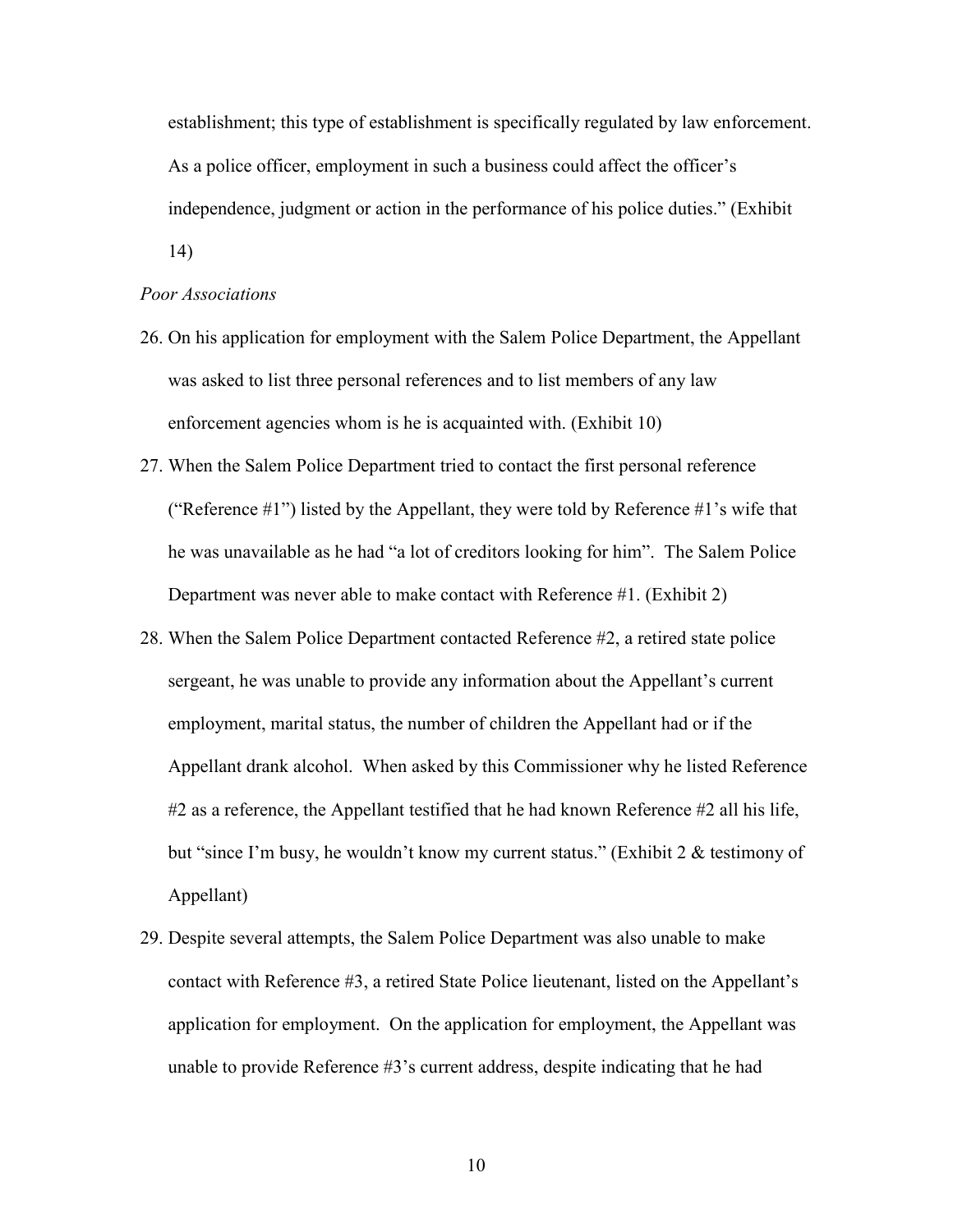known Reference #3 for 15 years. During his testimony before the Commission, the Appellant testified that he had met Reference #3 at the gym. (Exhibit 2 and testimony of Appellant)

- 30. During his testimony before the Commission, the Appellant questioned why the Salem Police Department did not contact the individuals listed under the section in which he was asked to list any member of law enforcement that he is acquainted with. Further, the Appellant presented an undated affidavit from a sergeant in the Revere Police Department which stated in part, "I have known Walter Geary for approximately 30 years. I am aware that Mr. Geary is the owner of the Caravan Lounge. I would highly recommend Mr. Geary to be a police officer in Salem. I have always found Mr. Geary to be honest and law abiding. He runs a well organized, safe and compliant bar. He is very opposed to any kind of drug use, dealing or activity." (Testimony of Appellant and Exhibit 8)
- 31. In its letter to the Appellant explaining why he was bypassed, the Salem Police Department stated in part, "you told both an investigator and me that you are in the company of friends who smoke marijuana after playing a game of basketball. You also stated that you frequently need to wipe illegal drugs from surfaces in the bathroom at Club Caravan…". (Exhibit 2)
- 32. During this testimony before the Commission, the Appellant explained that his reference to marijuana during his interview related to certain times when he is walking across the parking lot after basketball practice and has noticed others, not himself, smoking marijuana. In regard to drug use at Club Caravan, the Appellant testified before the Commission that he has several controls in place to prevent such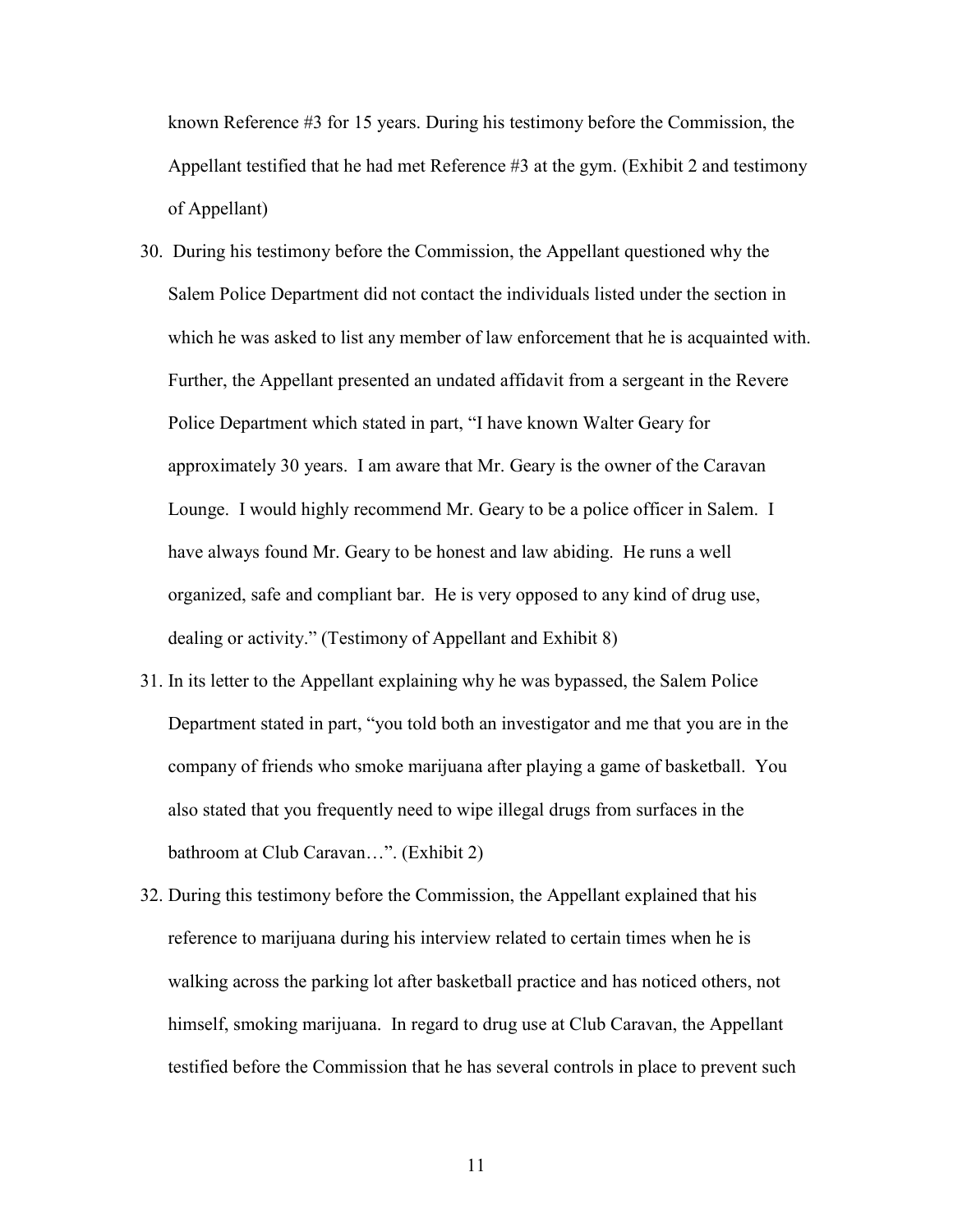activity including the use of security cameras. The Appellant testified that he can not use security cameras in the bathrooms, but still tries to take certain steps to prevent any illegal activity from occurring in the bathrooms. (Testimony of Appellant)

# Poor Driving History

- 33. The Salem Police Department expressed concern that the Appellant had four surchargeable motor vehicle accidents between 1986 and 2000, including a 2000 incident in Lynn in which the Appellant crossed a double line and crashed into a telephone pole at approximately 5:00 A.M. (Exhibit 2)
- 34. In regard to the 2000 accident, the Appellant testified before the Commission that he had just closed up the bar, was driving at least 40 mph and dropped a bank deposit bag. When he reached down to pick up the bag, he lost control of the truck he was driving and crashed into a telephone pole. The Appellant testified that he was not charged with any violation as a result of the accident. (Testimony of Appellant)
- 35. The Lynn Police Department accident report regarding the above-referenced accident states in part, "Operator…was cited for speeding and going over the marked lane…@ least 50 mph...truck was totaled...crossed centerlane @ least 100 yards down from accident." (Exhibit 13)

#### Other Allegation

36. On his application for employment, the Appellant stated that in 1988, he was charged with not having his gun permit in his possession in addition to possession of a knife. The Appellant testified before the Commission that both charges were dismissed the day after he was charged. (Exhibit 10 and Testimony of Appellant)

# CONCLUSION: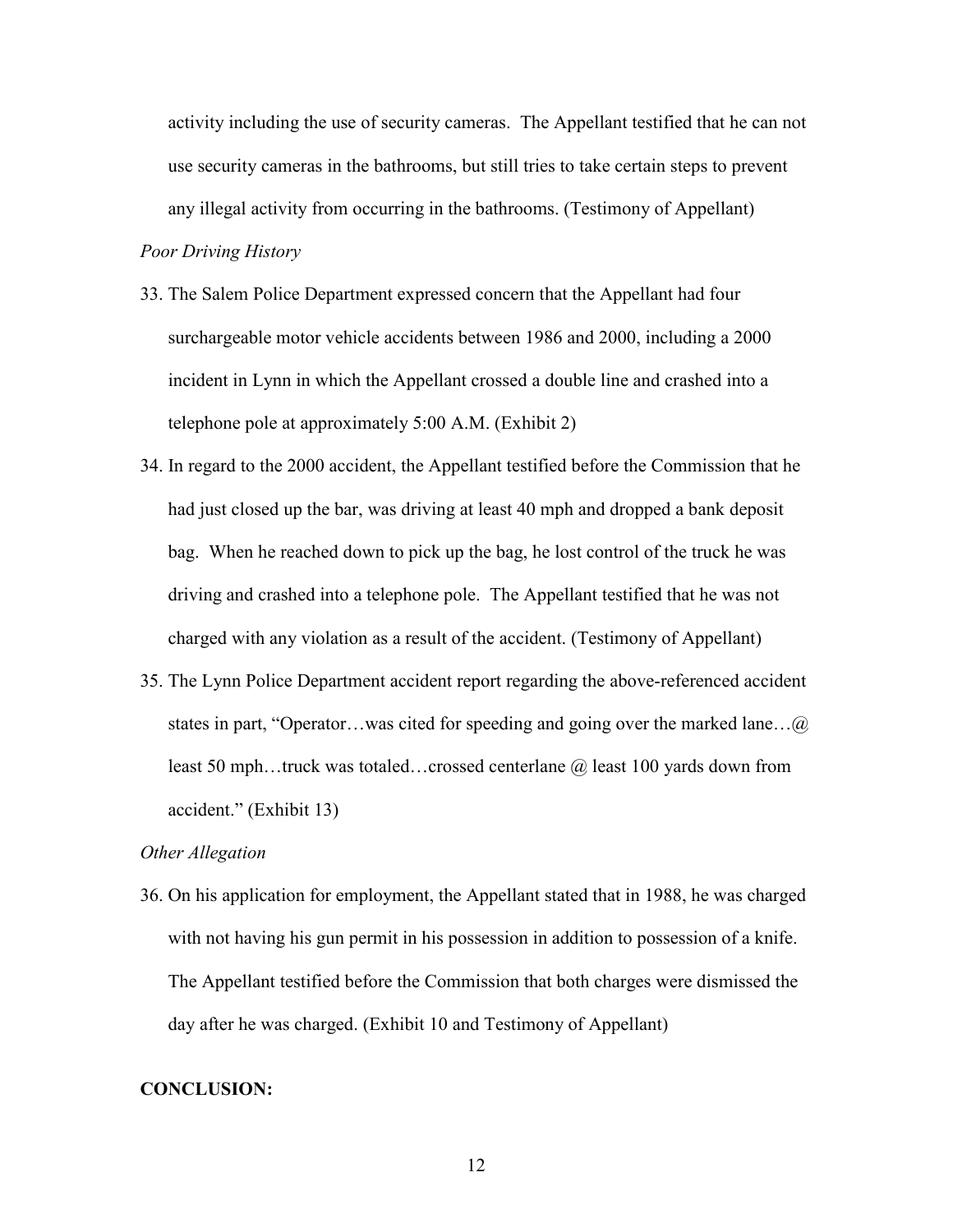The role of the Civil Service Commission is to determine "whether the Appointing Authority has sustained its burden of proving that there was reasonable justification for the action taken by the appointing authority." City of Cambridge v. Civil Service Commission, 43 Mass. App. Ct. 300, 304 (1997). Reasonable justification means the Appointing Authority's actions were based on adequate reasons supported by credible evidence, when weighed by an unprejudiced mind, guided by common sense and by correct rules of law. Selectmen of Wakefield v. Judge of First Dist. Ct. of E. Middlesex, 262 Mass. 477, 482 (1928). Commissioners of Civil Service v. Municipal Ct. of the City of Boston, 359 Mass. 214 (1971). G.L. c. 31, s. 2(b) requires that bypass cases be determined by a preponderance of the evidence. A "preponderance of the evidence test requires the Commission to determine whether, on the basis of the evidence before it, the Appointing Authority has established that the reasons assigned for the bypass of an Appellant were more probably than not sound and sufficient." Mayor of Revere  $\nu$ . Civil Service Commission, 31 Mass. App. Ct. 315 (1991).

 Appointing Authorities are rightfully granted wide discretion when choosing individuals from a certified list of eligible candidates on a civil service list. The issue for the commission is "not whether it would have acted as the appointing authority had acted, but whether, on the facts found by the commission, there was reasonable justification for the action taken by the appointing authority in the circumstances found by the commission to have existed when the Appointing Authority made its decision." Watertown v. Arria, 16 Mass. App. Ct. 331, 334 (1983). See Commissioners of Civil Serv. v. Municipal Ct. of Boston, 369 Mass. 84, 86 (1975) and Leominster v. Stratton, 58 Mass. App. Ct. 726, 727-728 (2003). However, personnel decisions that are marked by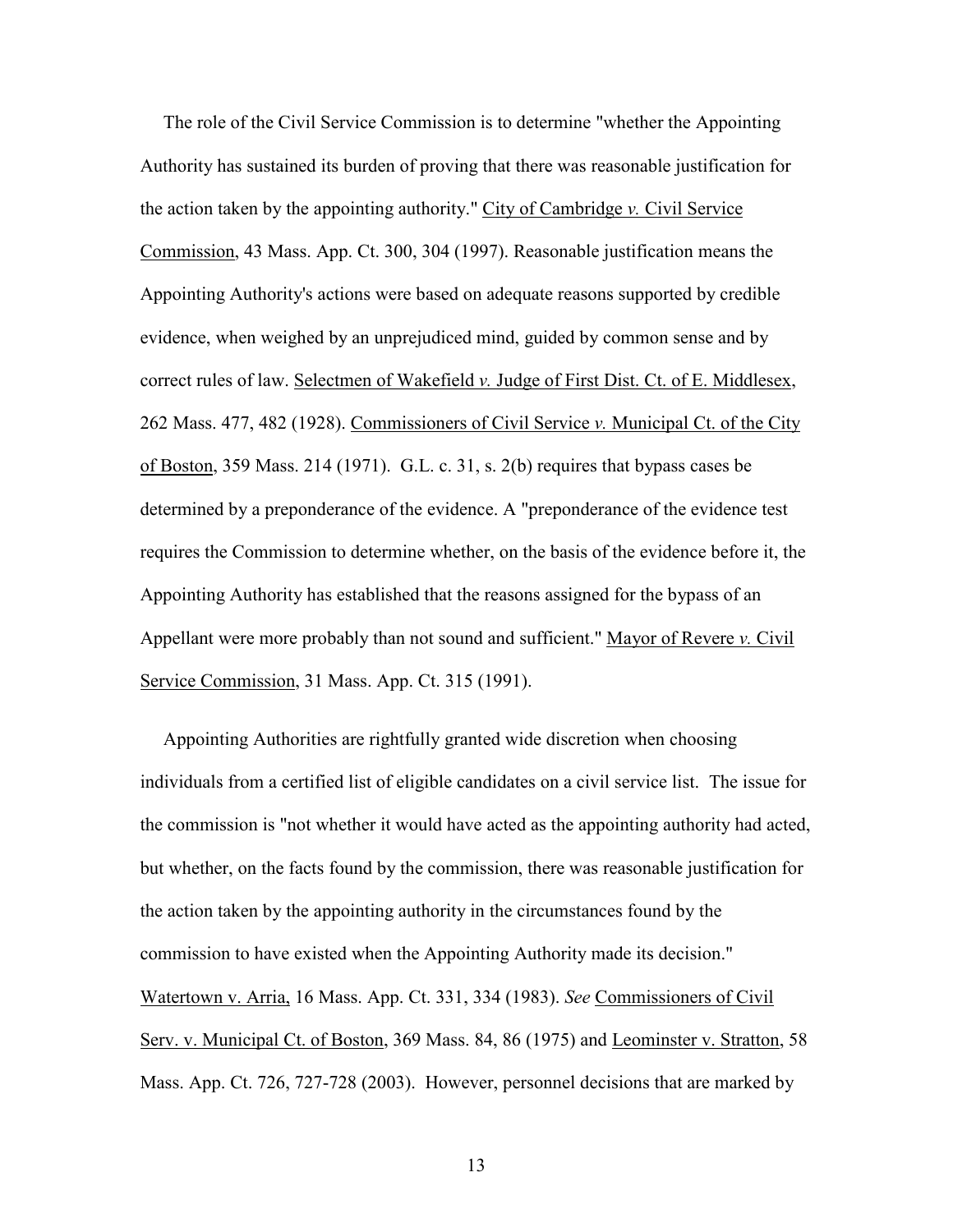political influences or objectives unrelated to merit standards or neutrally applied public policy represent appropriate occasions for the Civil Service Commission to act. City of Cambridge, 43 Mass. App. Ct. at 304.

 Having served as a senior state manager for several years, this Commissioner has interviewed literally hundreds of candidates for various positions across state government. It is not uncommon for personal references, supplied by the applicant, to offer overly positive descriptions of the applicant, requiring the interviewer to ask several follow-up questions to obtain a more candid assessment that provides more insight into the candidate's strengths and weaknesses. In this case, the Salem Police Department was only able to reach one of the personal references provided by the Appellant and that reference wasn't able to offer even the most basic information regarding the Appellant's current occupation or marital status, despite indicating on his application that he knew the reference for 25 years. In regard to the other two references provided by the Appellant, the Salem Police Department, while trying unsuccessfully to reach one of them, was told by family members that he was hiding from creditors. The final reference also couldn't be located and the Appellant was unable to provide a current address for him, despite indicating on his application that he had known him for 15 years. As a hiring manager in state government, my consideration of the candidate would have ended there.

 The City, however, also interviewed the Appellant's supervisors at his place of employment, reviewed his driving record and conducted an interview with the Appellant. On all three fronts, the Appellant did not fare well. First, the City received negative feedback from two of the Appellant's supervisors. Second, his driving record revealed four surchargeable accidents including an accident in Lynn that occurred one year prior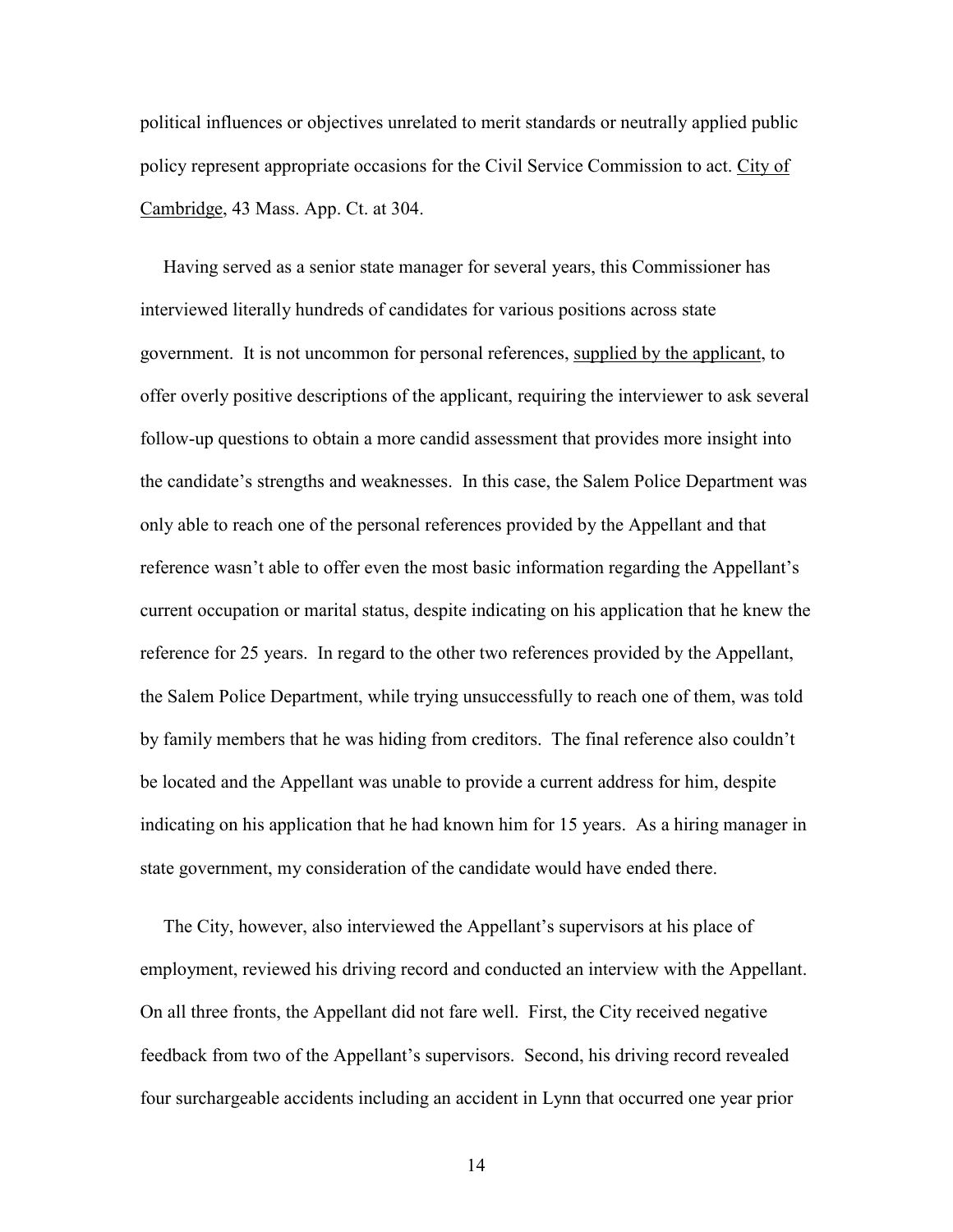to this interview in which the responding police officer indicated that the Appellant must have been traveling at least 50 mph when he crossed a double line and hit a telephone pole with such intensity that the truck he was driving was totaled. Finally, during the interview, the Appellant did not leave a positive impression with the two superior officers that conducted the interview, who eventually contributed to a 5  $\frac{1}{2}$  page letter outlining detailed reasons why the Appellant should not be selected.

 While the Commission has the authority to pass judgment on bypass appeals filed by unsuccessful candidates for civil service positions, it is the Appointing Authority, in this case, the Salem Police Department, that is ultimately responsible for the actions of candidates selected for appointment. Nowhere is that responsibility more important than those cases involving the appointment of police officers who are issued a badge and gun and entrusted to "serve and protect" the community. It is in that light that the Commission renders its decision in this case. While the Appellant, who has a commanding presence and friendly demeanor, demonstrated that he is sincerely committed to his family, friends and community during the Commission hearing, the Salem Police Department bypassed Mr. Geary with just cause, providing sound, rationale reasons for its decision. Further, there is no evidence of inappropriate motivations or objectives on the part of the Appointing Authority that would warrant the Commission's intervention.